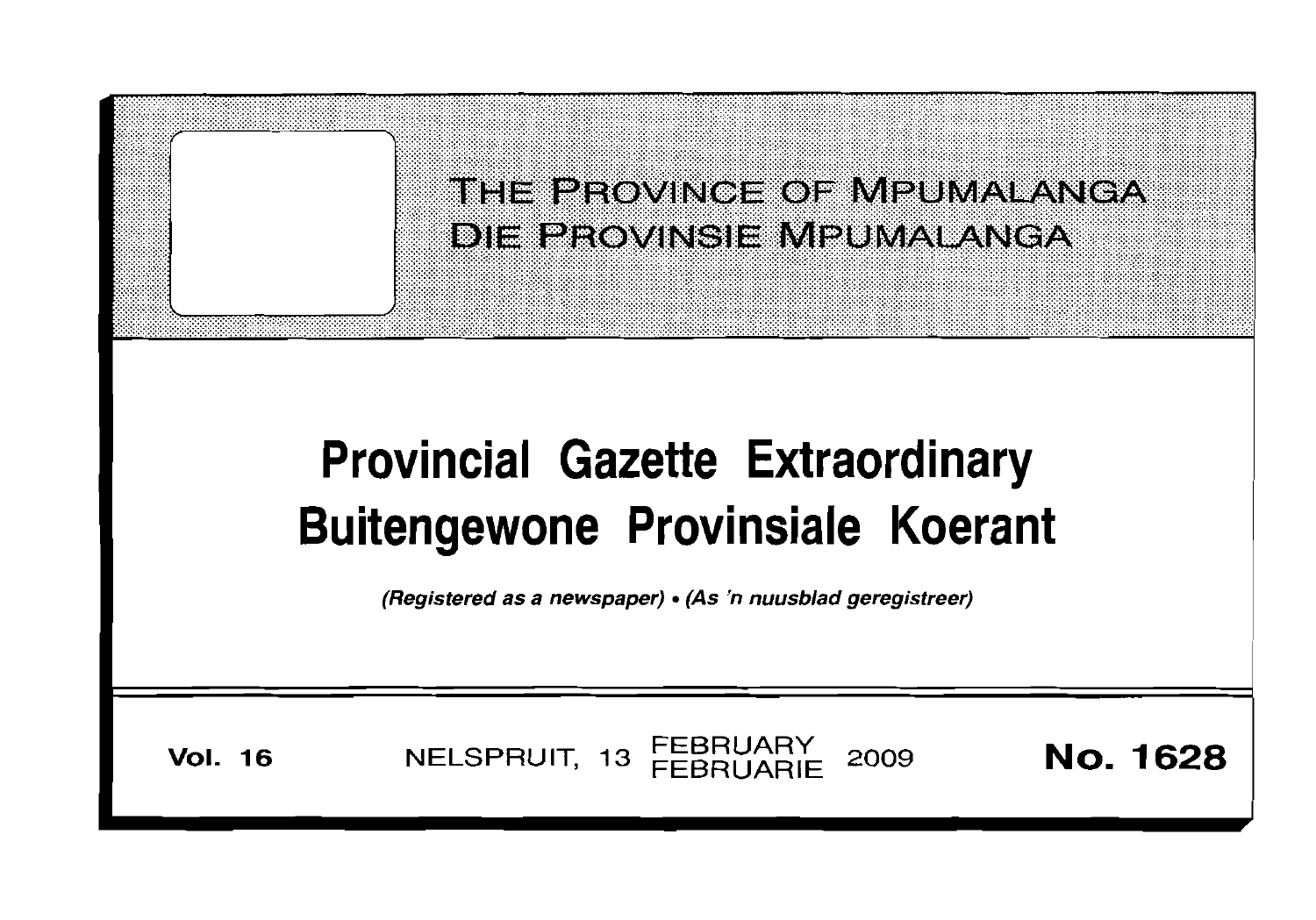No.

## **CONTENTS • INHOUD**

*Page Gazette* No. No.

## **LOCAL AUTHORITY NOTICE**

37 Local Government Municipal Property Rates Act (6/2004): Public notice calling for inspection of valuation roll and lodging of objections '" . 3 1628